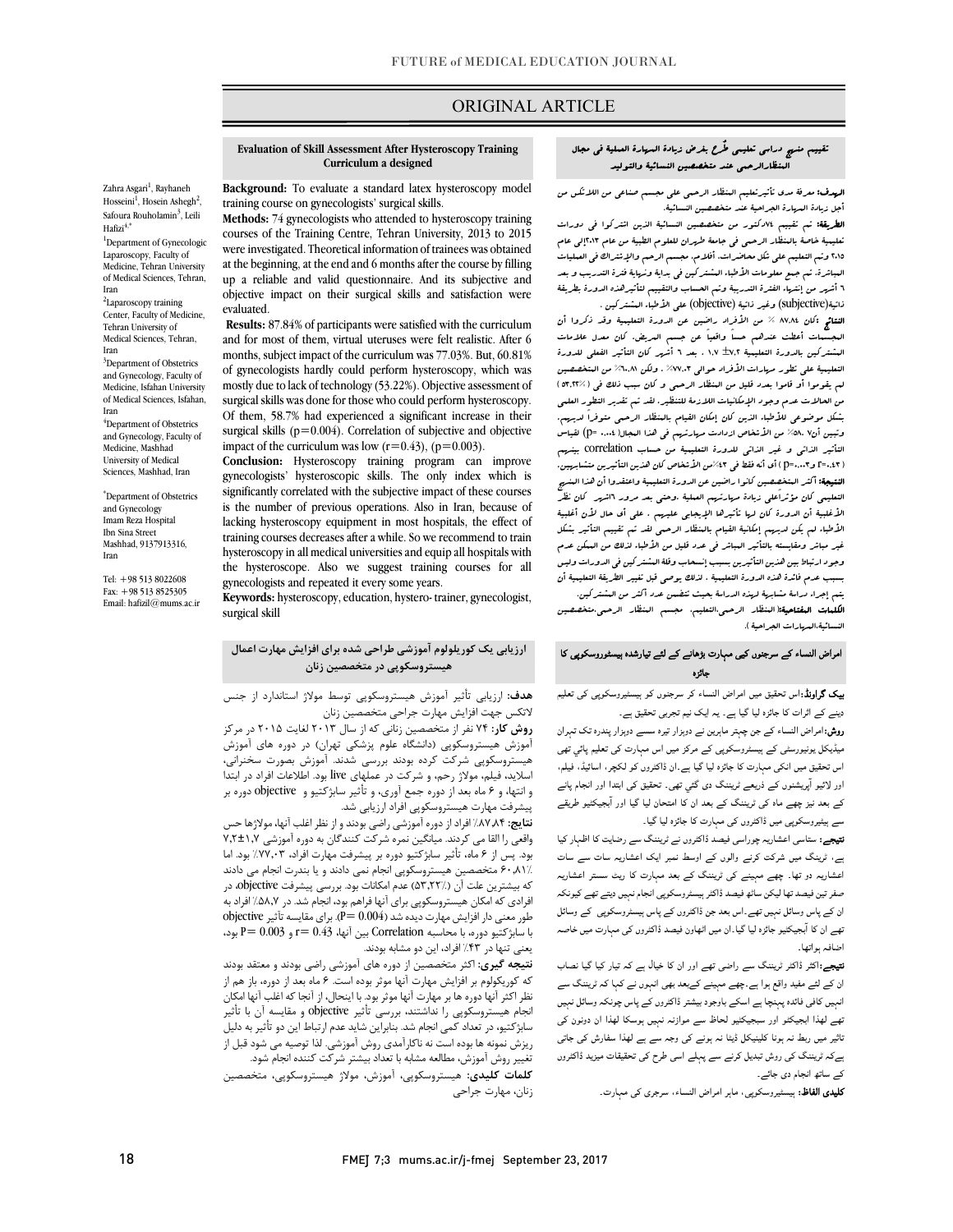## **INTRODUCTION**

Hysteroscopy is one of the common procedures in gynecology. However, it can have serious complications such as uterine and cervix perforations, resulting from blind manipulation or wrong use. The rate of major complications in hysteroscopy is 1%. It is, thus, of immense importance to improve the laparoscopic training in gynecologists in order to avoid these serious, even lethal complications [1]. There are some tools for this purpose, among which are in vitro simulators and modules [2].

Surgical training and skills acquisition can happen outside of the operating room to various degrees. It has been reported that surgeons can learn many fundamental skills and specific procedures with simulators. There is also evidence for the theory that those trained initially with simulators would perform better in the operating room in comparison to those who are not [3].

In the recent years hysteroscopy has become an irreplaceable procedure in gynecologic diagnosis and therapy. When using it as a diagnostic tool, the hysteroscope is inserted transvaginally with a 30 degrees optic. In the therapeutic setting, the resectoscope with a 12 degrees optic is used. The endoscopic intervention requires special surgical skills for endoscope handling and remote instrument control. Handson training in clinical praxis has become standard in order to acquire these skills, which has been reported to be correlated with higher risks for the patients [4].

This intensifies the needs for an urgent specific training to guarantee qualification of the surgeons [5]. The essential training program needs to be modern and low-cost. It would also be necessary that the potential trainees and trainers consider it as realistic and useful for the training of hysteroscopy [6]. Theoretical formation has to be consisted of a good knowledge of the material and its use: diameter and form of the operative channel, obliquity of the scope, liquid of distension and the kind of currency used [7].

The critical goal is to provide a realistic simulation which enables the trainees to actually augment their abilities in decision making and problem solving. Given this, the sense of presence is a critical factor to achieve the desirable training effect. Thus, it would be of immense importance to make the surrounding and interaction metaphors as same as during the real intervention [8].

Recent interactive computer technologies are influencing the medical education, training, and practice significantly. The newest innovation in computer technology, virtual reality, allows an individual to be immersed in a dynamic computergenerated, three-dimensional setting that can provide realistic simulations of operative tasks [9].

Wolfe et al. (1988) article was among the very first studies introducing a teaching model for endoscopic surgery: hysteroscopy and pelviscopic surgery. They argued that the tissue model can be manipulated so that the intraoperative conditions, similar to what gynecologic endoscopic surgery approaches, would be simulated. The importance of using the sow uterus and bladder is that it makes the tissue management possible in the instructional course. The student can learn where and how to remove tissue from the

cavity, and to perform endoscopic deminques. The statement can observe what happens to tissue under the influence of various energy forms such as bipolar or monopolar electrosurgery and lasers [10]. cavity, and to perform endoscopic techniques. The student

 The purpose of this study was to evaluate the impact of model for assessment of gynecologists' surgical skills and develop an effective curriculum for training hysteroscopy. hysteroscopy education by standard latex hysteroscopy

## $\overline{a}$ **MATERIALS AND METHODS**

 This non randomize interventional trial was performed in Sciences and Arash Hospital, which is affiliated by Tehran University of Medical Sciences (TUMS), from 2013 to 2015. The training program was implemented in 3-day workshops, which were held consecutively. In each of the first 2 days, basics of hysteroscopy devices and media, its complications and methods of diagnostic hysteroscopy were taught by University staffs, using slide and videos. Participants were, hysteroscope, using virtual uteruses made of Wolfe Co. On the second day, different types of hysteroscopy including resectoscopy, were discussed using slides and videos and were then practiced on virtual models. Laparoscopy Training Center of Tehran University of Medical participants attended in 4 hour lectures. In the first day, the then, introduced to the practical aspects of diagnostic

movements with a 3D model of a uterus. The trainees, in this way, actually experience the concussion of a device against the uterine wall or the sensation of the resistance or the pull of a resectoscope when cutting a myoma in a virtual setting. modules. The first type was diagnostic hysteroscopy and some intrauterine conditions and procedures such as polyp resection using scissor. The next session, the trainees were introduced to resectoscope and how to resect a polyp, or A real hysteroscope put into a sensor device that simulates The trainees experienced hysteroscopy in two types of myoma, and endometrial ablation.

In the third day, the trainees attended in the operative room of Arash Hospital of TUMS. The number and variety of surgeries performed there was so various that each of trainees could perform, at least, one diagnostic hysteroscopy hysteroscopic surgeries. The training timing on the third day was 6 to 8 hours, depending on the number and types of surgeries. and observe, at least, one of the various types of

 The mean number of trainees in each workshop was 10, who workshops had been held and all of the attended gynecologists who were inclined to participate, entered the study. were from all over the Iran. During these three years 7

 All the participants had to fill a socio-demographic and and entered the study. The questionnaire was verified in the aspect of reliability and validity. At the end of training program, the participants were asked to fill a questionnaire in which their opinion about the quality of course and virtual training course using a scale of 0 to 10. professional questionnaire at the beginning of the workshop, models were asked. They were also required to rate the

 Six months after finishing the course, the participants were contacted by phone and invited to participate in the post-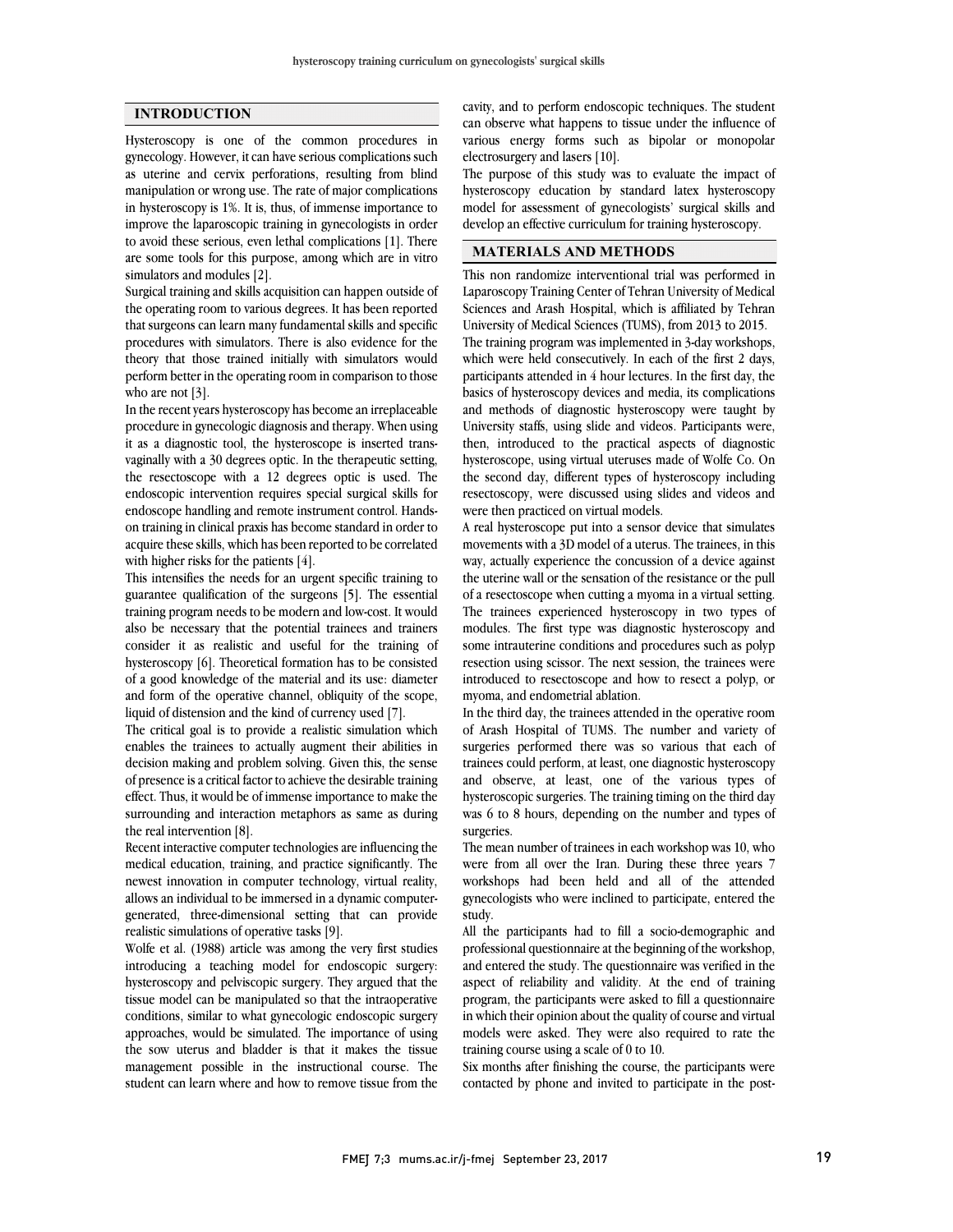participate and those who had incomplete data were course evaluation. Those who were not inclined to removed from the study.

 The participants were asked about the improvement in their surgical abilities in hysteroscopy (the number and quality of The impact, of course, was categorized as "none", "poor" and "effective". Those who were not performing hysteroscopy had to explain why, they should choose one of the following: lack of technology, lack of self-confidence, lack of sufficient surgeries) and the impact of training course on their skills. knowledge, and lack of patients.

 To analyze the data, the degree of which each trainee estimated the training course had influenced her surgical skills was determined. The correlation of different socio- demographic factors with impact degree, were investigated. On the other hand the increase in the number of operations training programs in hysteroscopic skills of participants. Finally, the objective improvement, of course, was compared was determined in order to assess the objective impact of with what the trainees themselves believe.

 Sciences version 16. Descriptive statistics were used to evaluate the data. Pearson Chi Square and McNemar's tests were used to compare the variables. The significance level All the data were analyzed using Statistical Package for Social was set at  $p < 0.05$ .

#### **RESULTS**

 During 2013 to 2015 seven training program were held and 86 gynecologists attended. 74 of them completed the data and entered the study. The mean age of participants were of participants were female and  $4.1$  % of them were male  $(n=3)$ . The shortest time has passed since graduation was one year and the longest was 25 years (mean= $10.3$ , SD= 5.9). 43 of the participants (58.11%) had no experience of were professional at cyber games.  $43$  (58.11%) of them were working in Tehran and the rest (41.9%) was occupying other 42.6 (SD=5, min=  $33$  and max=56). 95.9 percent (n=71) computer gaming, 28 (37.84%) were amateur and 3 (4.05%) cities of Iran.

 20 trainees (27.03%) had an experience in hysteroscopy, and 54 of them (72.97%) had no experience. Among those

 gynecologist who previously performed hysteroscopy, 19 participant (5%) performed a level-2 hysteroscopy. (95%) performed the level 1 hysteroscopy and only one

 42 (56.8%) of participants even had no experience of being an assistant in hysteroscopy operations. 23 (31.1%) experienced assistance for less than 10 times, 7 participants Í (9.5%) experienced it for 10 to 50 times and only 2 trainees (2.7%) had been assistant more than 50 times.

 Of all the participants, 14 individual (18.91%) had been previously trained somehow about hysteroscopy, among whom 9 trainees (64.29%) had it during their residency and the rest had it after their graduation.

At the end of the program, participants were asked to rate the course and how the virtual models were felt using a scale of 0 to 10. The highest score was 10 and the lowest was 2 (mean  $= 7.2, SD = 1.7$ . The results are shown in Table 1.

later, the participants were asked that if they had performed hysteroscopy after the training program or not. Twenty-nine of them (39.19%) were performed hysteroscopy, 31 (41.89%) had not performed it at all, and 14 (18.9%) had been In the second part of the study, which was held six months performing it rarely (less than once per month).

Among those 29 trainees who had been performing hysteroscopy, 22 (75.86%) had less than 5 operations per month, 5 (17.24%) had 5 to 10 operations per month, and two (6.9%) had more than 10 operations per month.

 it rarely, the reasons were asked. The results are as follows: Of those who had not performed hysteroscopy or had done (53.33%) Lack of technology

(33.33%) Lack of self-confidence

(4.45%) Lack of sufficient knowledge

(8.89%) Lack of patients

 It shows that most common cause has been lack of required technology in the hospitals in which these gynecologists were working.

 participant's hysteroscopy skills (regardless of whether they perform hysteroscopy), they were asked if the workshop had made any improvement in the abilities at hysteroscopy? Their answers were as follows: 51.35% answered "yes", 25.68% answered "a little" and 22.97% answered "No". The sum of To assess the subjective impact of the training program on

| <b>Opinions</b><br><b>Ouestions</b>                           | Complete<br>agree<br>Number (%) | agree<br>Number $(\%)$ | Without<br>opinion<br>Number $(\%)$ | <b>Disagree</b><br>Number $(\%)$ | Complete<br>disagree<br>Number $(\% )$ | Total<br>Number $(\%)$ |
|---------------------------------------------------------------|---------------------------------|------------------------|-------------------------------------|----------------------------------|----------------------------------------|------------------------|
| Are you satisfied with the training                           | 27                              | 38                     | 8                                   | (1.35)                           | $\Omega$                               | 74                     |
| course?                                                       | (36.49)                         | (51.35)                | (10.81)                             |                                  | (0)                                    | (100)                  |
| Was the diagnostic uterus model felt                          | 13                              | 33                     | 16                                  | 11                               | (1.35)                                 | 74                     |
| realistic?                                                    | (17.57)                         | (44.59)                | (21.62)                             | (14.86)                          |                                        | (100)                  |
| Was the surgical uterus model felt                            | 13                              | 36                     | 13                                  | 12                               | $\Omega$                               | 74                     |
| realistic about grasping & cutting?                           | (17.57)                         | (48.65)                | (17.57)                             | (16.22)                          | (0)                                    | (100)                  |
| Was the uterus model felt realistic                           | 11                              | 28                     | 22.                                 | 12                               | (1.35)                                 | 74                     |
| about resectoscopy?                                           | (14.86)                         | (37.84)                | (29.73)                             | (16.22)                          |                                        | (100)                  |
| Do you suggest the training course to<br>other gynecologists? | 32<br>(43.24)                   | 30<br>(40.54)          | 10<br>(13.51)                       | (1.35)                           | (1.35)                                 | 74<br>(100)            |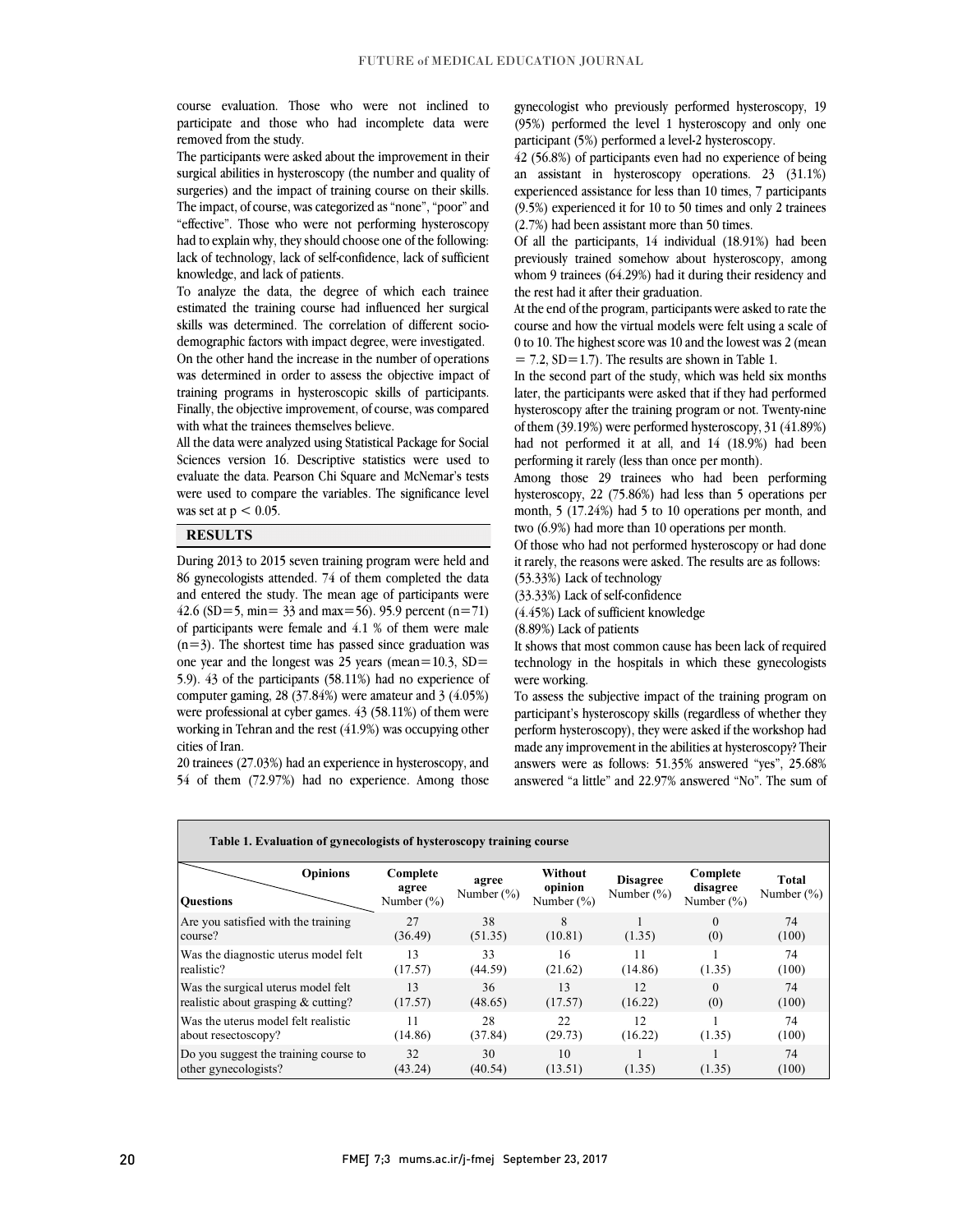$\overline{\phantom{a}}$ 

| Table 2. Assessment objective impact of hysteroscopy training course on gynecologists' surgical skill, who were able<br>to perform hysteroscopy |                             |                                  |                         |  |
|-------------------------------------------------------------------------------------------------------------------------------------------------|-----------------------------|----------------------------------|-------------------------|--|
| Previous hysteroscopy<br><b>Surgical level</b>                                                                                                  | Performing<br>Number $(\%)$ | Not performing<br>Number $(\% )$ | Total<br>Number $(\% )$ |  |
| Improved                                                                                                                                        | 20 (43.48)                  | 7(15.22)                         | 27 (58.70)              |  |
| Not improved                                                                                                                                    | 14 (30.43)                  | 5(10.87)                         | 19 (41.30)              |  |
| Total                                                                                                                                           | 34 (73.91)                  | 12(26.09)                        | 74 (100)                |  |
| $P = 0.004$<br>(Mc Nemar test)                                                                                                                  |                             |                                  |                         |  |

| Table 3. Comparing objective with subjective impact of hysteroscopy training course on gynecologists' surgical skill,<br>who were able to perform hysteroscopy. |                    |                                   |                                |                        |
|-----------------------------------------------------------------------------------------------------------------------------------------------------------------|--------------------|-----------------------------------|--------------------------------|------------------------|
| Impact kind                                                                                                                                                     | <b>Impact rate</b> | <b>Effective</b><br>Number $(\%)$ | Not effevtive<br>Number $(\%)$ | Total<br>Number $(\%)$ |
| Subjective impact                                                                                                                                               |                    | 36 (78.26)                        | 10(21.74)                      | 46(100)                |
| Objective impact                                                                                                                                                |                    | 27 (58.70)                        | 19 (41.30)                     | 46 (100)               |
| Spearman Rank Correlation test ( $P=0.003$ , $R=0.43$ )                                                                                                         |                    |                                   |                                |                        |

those who themselves believed the program was useful for them (those who answered "yes" and "a little") showed that these training programs had caused a (significant or trivial) improvement in the hysteroscopy abilities of 77.03 % of participants.

To objectively assess the improvement in the hysteroscopy skills of trainees, those who were not able to perform hysteroscopy (due to lack of technology or case) were excluded. For others, changes in the level of hysteroscopy operations, before and after the training program were considered as an index of evaluating the impacts of the workshop. The results are shown in Table 2. Based on these data, the training programs had improved the objective hysteroscopic skills of 58.7% of participants, which was significant according to Mc Nemar test ( $p=0.004$ ).

The objective impact was, then, compared with the subjective impact (Table 3), using the Spearman Rank Correlation test ( $r=0.43$  and  $p=.003$ ). It showed that only in 43% of participants, the subject and objective impact were similar.

Finally the relationship of socio-demographic indices and the subjective impact of training programs were investigated, using the Pearson's Chi Square test. The results showed that the only index which was significantly correlated with the subjective impact was the number of previous operations  $(p=0.004)$ . The other parameters (age, experience of computer gaming, an experience of performing hysteroscopy, an experience of being assistant) had no significant impact on participant's skills (Table 4).

## **DISCUSSION**

In this study, we used a standard latex hysteroscopy model for practical training of hysteroscopy. In different studies, different methods have been applied. In different studies, different methods have been applied.

 The Hystero Trainer is designed to simulate in vitro training for diagnostic and operative hysteroscopy [1]. The Hystero spectrum of hysteroscopic procedures such as electrosurgical applications and also for a security check of the complex hysteroscopic device. Exactly therefore, this complications in a virtual setting [11]. Trainer provides the opportunity of training of the entire technique can help surgeons to face with real serious

 Task specific hands-on training programs, that are brief and repetitive, have been shown to be facilitated for achieving short-term gains in learning operative hysteroscopy and that deliberate practice can augment the hysteroscopy skills in residents of obstetrics and gynecology [12]. increased the dry lab skill level. Rackow et al. (2012) argued

 Muller-Wittig (2001) developed the La Hystrotrain and reported the evaluations of this complex training system for hysteroscopy [4].

 Bajka et al (2008) studied the face validity and realism and training capacity of Hyst Sim. Hyst Sim is a new virtual-reality simulator for the training of hysteroscopic interventions. Although the authors reported that it is a realistic and useful tool for the training hysteroscopy, however, further system can be optimally integrated into the gynecological curriculum [6]. systematic validation studies are needed to clarify how this

 Harders et al. (2006) simulated an operating room in their interaction, and produce a new virtual scene for every session. It was a highly-realistic, immersive training environment for hysteroscopy [8]. Van Blaricom et al. lab that provided standard hysteroscopic devices for (2005) designed a new curriculum for hysteroscopy training followed by an objective structured assessment of technical skills (OSATS). It was a fruitful way to grant knowledge and skill in the assembly and use of the operative hysteroscope [13].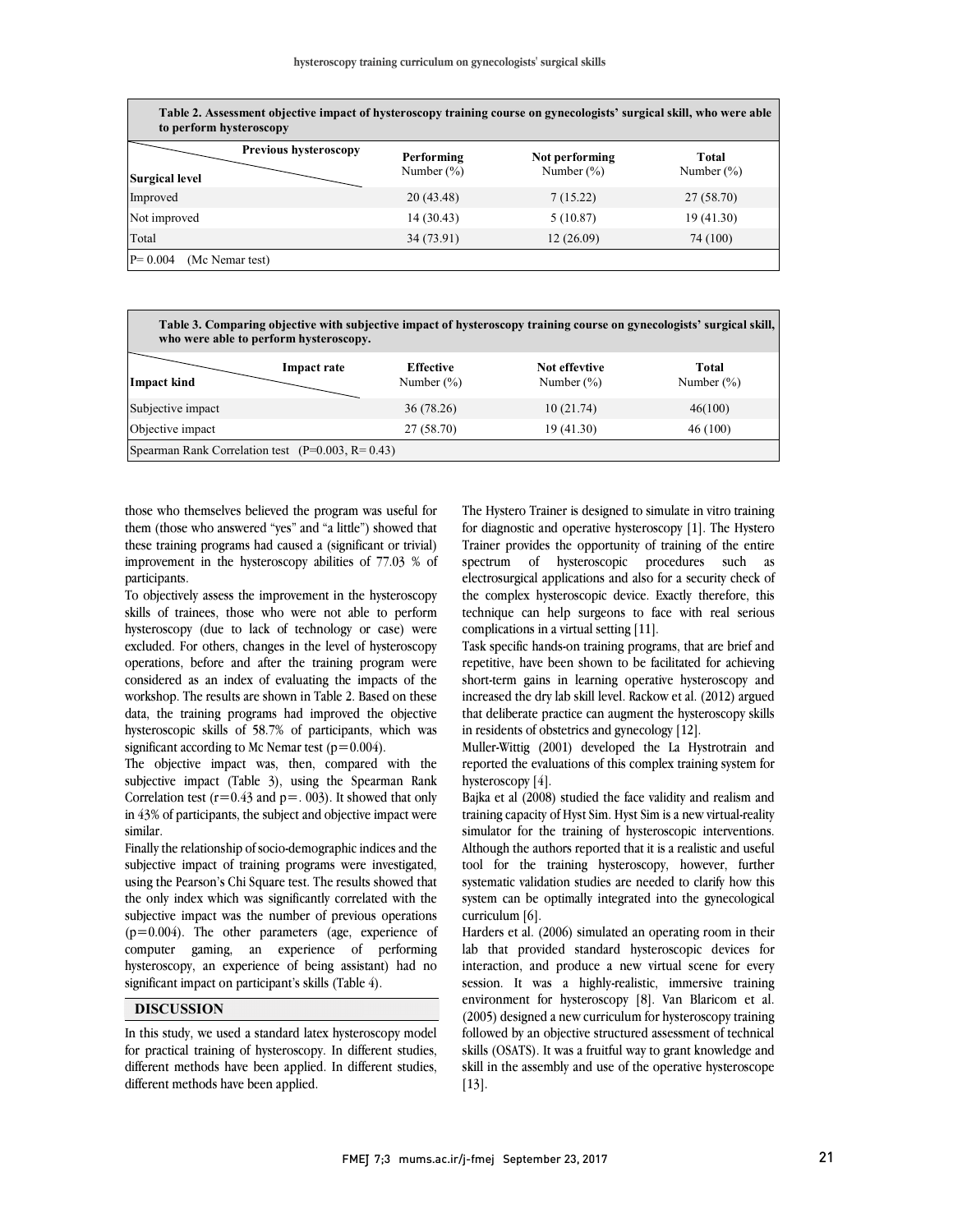| training programs on gynecologists' surgical skill. |                          |                                   |                                |                                        |                               |         |
|-----------------------------------------------------|--------------------------|-----------------------------------|--------------------------------|----------------------------------------|-------------------------------|---------|
| <b>Kind of indices</b>                              | <b>Subjective effect</b> | <b>Effective</b><br>Number $(\%)$ | Not effevtive<br>Number $(\%)$ | <b>Less effective</b><br>Number $(\%)$ | <b>Total</b><br>Number $(\%)$ | P value |
| Computer gaming                                     | Not performing           | 22(29.73)                         | 11(14.86)                      | 10(13.51)                              | 74 (100)                      | 0.7     |
|                                                     | performing               | 16(21.63)                         | 6(8.11)                        | 9(12.16)                               |                               |         |
| Age                                                 | $< 40$ years             | 12 (16.22)                        | 6(8.11)                        | 8(10.81)                               | 74 (100)                      | 0.2     |
|                                                     | $40 - 50$ years          | 24 (32.43)                        | 10(13.51)                      | 9(12.16)                               |                               |         |
|                                                     | $> 50$ years             | 2(2.70)                           | 0(0.0)                         | 3(4.05)                                |                               |         |
| Performing<br>hysteroscopy                          | Not performing           | 23 (31.08)                        | 13 (17.57)                     | 17(22.97)                              | 74 (100)                      | 0.065   |
|                                                     | Performing               | 15(20.27)                         | 4(5.41)                        | 2(2.70)                                |                               |         |
| Previous hysteroscopy<br>number                     | $\leq$ 5 in month        | 15(75)                            | 1(5)                           | 1(5)                                   | 20(100)                       | 0.004   |
|                                                     | $> 5$ in month           | 0(0)                              | 2(10)                          | 1(5)                                   |                               |         |
| Previous training course                            | Negative                 | 10(13.51)                         | 1(1.35)                        | 1(1.35)                                | 74 (100)                      | 0.5     |
|                                                     | Positive                 | 5(6.76)                           | 2(2.70)                        | 1(1.35)                                |                               |         |
| Previous hysteroscopy<br>residency (number)         | Never                    | 18 (24.32)                        | 11 (14.86)                     | 13(17.57)                              |                               |         |
|                                                     | < 10                     | 15(20.27)                         | 3(4.05)                        | 5(6.76)                                | 74 (100)                      |         |
|                                                     | $10 - 50$                | 4(5.41)                           | 2(2.70)                        | 1(1.35)                                |                               | 0.56    |
|                                                     | > 50                     | 1(1.35)                           | 1(1.35)                        | 0(0)                                   |                               |         |

**Table 4. Investigation the relationship of socio-demographic indices and the subjective impact of hysteroscopy** 

Voss et al (2000) proposed LAHYSTOTRAIN intelligent training system for laparoscopy and hysteroscopy. It was a computer-based simulator for training and objective assessment of surgical skills in laparoscopy and hysteroscopy which was developed using Virtual Reality (VR), Multimedia (MM) technology, and Intelligent Tutoring Systems (ITS) [5]. Aydeniz B. et al (2000) presented a simulation of hysteroscopy which offered an anatomically and physiologically realistic setting for training [2].

Levy J. S. (1996) developed a new virtual reality hysteroscope passing through a sensing device that synchronizes movements with a three-dimensional model of a uterus [9]. In this study, 95.9% of participants were female, which is due to legal issues in Iran that only permit to females to study gynecology since 30 years ago. There was no significant correlation between the age of participants and the impact of training program on their skills and no significant correlation were detected between computer gaming and the degree of impact. Workplace of 58.11% of trainees was located in Tehran. This may be due to the easier transportation for Tehran's residents. It also can be a result of more equipped hospitals of Tehran that provide the technologies necessary for hysteroscopy, and thus, requires the gynecologists to learn the essential skills.

In our study, only 27% of trainees had an experience of hysteroscopy before, and 95% of them could perform the level 1 hysteroscopy. There was no correlation between the previous experiences of hysteroscopy and the degree of objective impact on participant's skills. However, since the  $p=0.067$  and these experiences were correlated with the subjective impact of a training program for those who had performed hysteroscopy  $(p=0.004)$ , this can be due to our

small sample. In fact, those who had performed more hysteroscopic operations before the workshop reported a more significant improvement in their skills.

Most of the trainees had no experience of assisting in hysteroscopic surgeries before, and among others, the majority had less than 10 experiences. There was no significant correlation between having an experience of assistance and the subjective impact of training programs on participant's skills.

Of all the participants, only 18.91% had been trained on hysteroscopy, most (64.29%) of whom had it during their gynecology resident ship.

At the end of the course, 87.84% of participants were satisfied. For most of them the virtual models felt like real, and the majority of them said that they would have recommended it to others. Finally the participants' mean score to the training program was  $7.2$  (SD=1.7).

Six months after finishing the workshop, only 39.19% of participants had been performing hysteroscopy. Among these had not performed hysteroscopy or had been doing it rarely, the most reported cause was the lack of technology and equipment in their workplace. 77.03% of participants reported that the training program had improved their skills significantly or trivially (subjective impact).

In objective assessment, the improvements of hysteroscopic skills, the training program had significantly improved the hysteroscopic skills in 57.8% of trainees.

Finally the objective and subjective impact of those performing hysteroscopy were compared, and a significant difference was detected ( $r = .043$ ,  $p = 0.003$ ). This can be attributed to the different samples used for assessment of subjective and objective improvement.